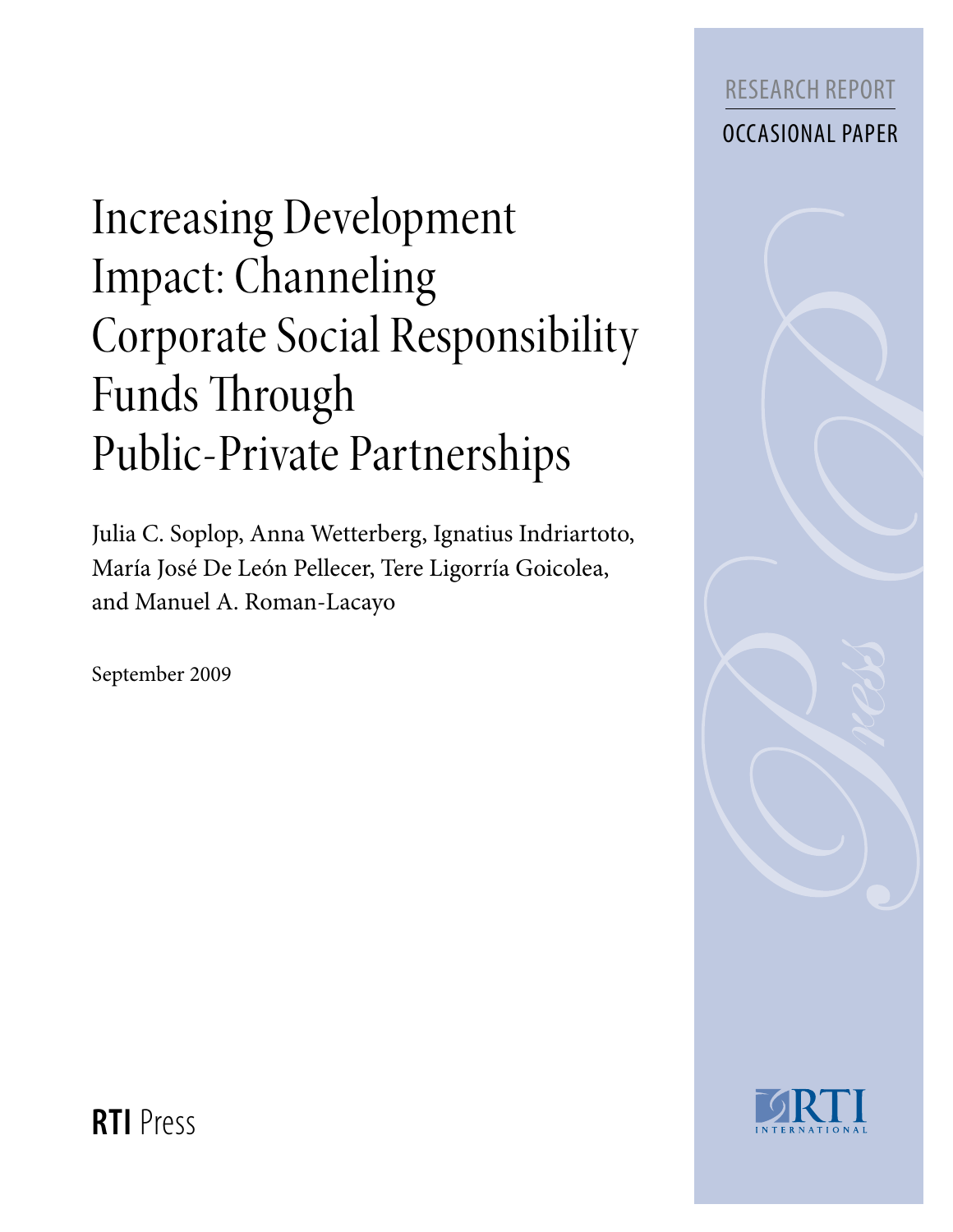#### **About the Authors**

**Julia C. Soplop**, MA, is a market analyst with the Strategic Business and Marketing (SBM) team of RTI's International Development Group.

**Anna Wetterberg**, PhD, works as a postdoctoral scientist in the executive vice president's office of RTI's International Development Group.

**Ignatius Indriartoto**, MBA, is a Public-Private Alliance Specialist for USAID's Decentralized Basic Education 1 project in Indonesia.

Licda.\* **María José De León Pellecer** is the Monitoring and Evaluation Coordinator for USAID's Strategic Alliances for Social Investment project in Guatemala.

Licda. **Tere Ligorría Goicolea** is Chief of Party for USAID's Strategic Alliances for Social Investment project in Guatemala.

**Manuel A. Roman-Lacayo**, PhD, is Country Program Manger for USAID's Strategic Alliances for Social Investment project in Nicaragua.

\* Licda. denotes licenciatura, awarded after 5 to 6 years of university studies in Guatemala.

#### RTI Press publication OP-0002-0909

This PDF document was made available from **www.rti.org** as a public service of RTI International. More information about RTI Press can be found at **http://www.rti.org/rtipress**.

RTI International is an independent, nonprofit research organization dedicated to improving the human condition by turning knowledge into practice. The RTI Press mission is to disseminate information about RTI research, analytic tools, and technical expertise to a national and international audience. RTI Press publications are peer-reviewed by at least two independent substantive experts and one or more Press editor.

#### **Suggested Citation**

Soplop, J.C., Wetterberg, A., Indriartoto, I., De León Pellecer, M.J., Ligorría Goicolea, T., and Roman-Lacayo, M.A. (2009). Increasing Development Impact: Channeling Corporate Social Responsibility Funds Through Public-Private Partnerships. RTI Press publication No. OP-0002-0909. Research Triangle Park, NC: RTI International. Retrieved [date] from http://www.rti.org/rtipress.

This publication is part of the RTI Press Research Report series. Occasional Papers are scholarly essays on policy, methods, or other topics relevant to RTI areas of research or technical focus.

RTI International 3040 Cornwallis Road PO Box 12194 Research Triangle Park, NC 27709-2194 USA

Tel: +1.919.541.6000 Fax: +1.919.541.5985 E-mail: rtipress@rti.org Web site: www.rti.org

©2009 Research Triangle Institute. RTI International is a trade name of Research Triangle Institute.

All rights reserved. Please note that this document is copyrighted and credit must be provided to the authors and source of the document when you quote from it. You must not sell the document or make a profit from reproducing it.

**doi:10.3768/rtipress.2009.OP-0002.0909**

**www.rti.org/rtipress**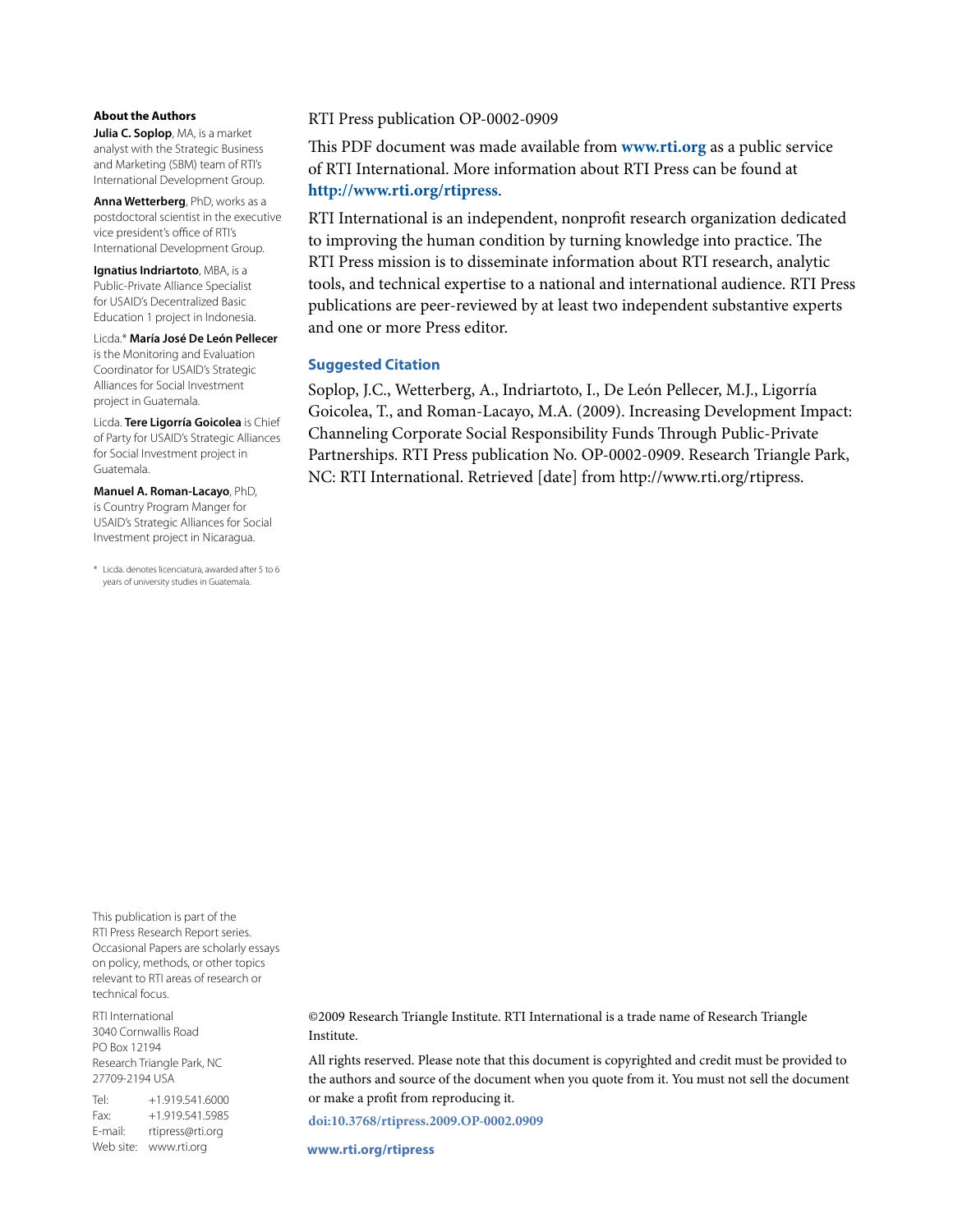## Increasing Development Impact: Channeling Corporate Social Responsibility Funds Through Public-Private Partnerships

Julia C. Soplop, Anna Wetterberg, Ignatius Indriartoto, María José De León Pellecer, Tere Ligorría Goicolea, and Manuel A. Roman-Lacayo

## Abstract

In recent years, private fund flows to low-income countries have expanded dramatically. Some of this increase can be attributed to firms' bolstering their corporate social responsibility (CSR) activities by engaging with social concerns in countries where they operate. Public-private partnerships (PPPs), which are collaborations between state and nonstate actors to achieve mutually defined goals, offer one way to steer CSR funds toward development priorities. This paper addresses the question of whether collaboration with public partners can improve the targeting of private funds for social ends, thereby increasing the development impact of CSR activities. We suggest that, when compared with independent corporate initiatives, CSR funds can come closer to meeting development goals through collaborations with public partners and can further improve outcomes if project beneficiaries are directly involved. By drawing on RTI International's experience with PPPs that incorporate CSR activities, and linking it to the emerging literature on such collaborations, we propose strategies for ensuring a balance between partner priorities, avoiding frustrations with divergent organizational cultures, and incorporating beneficiary participation that can improve alignment of CSR activities with development priorities and thereby increase their impact.

#### **Contents**

| <b>Introduction</b>                                                                       | $\overline{2}$          |
|-------------------------------------------------------------------------------------------|-------------------------|
| <b>Public-Private Partnerships</b>                                                        | 2                       |
| <b>Description of Case Studies</b>                                                        | 3                       |
| <b>Freestanding Corporate Social</b><br><b>Responsibility Activities</b>                  | 4                       |
| <b>Case Study Experiences with</b><br><b>Corporate Social</b><br>Responsibility           | 5                       |
| <b>Public-Private Partnerships with</b>                                                   |                         |
| <b>Corporate Social</b><br><b>Responsibility</b>                                          | 6                       |
| Case Study Experiences:<br><b>Ensuring Focus on</b><br>Mutual Goals                       | 7                       |
| Case Study Experiences:<br><b>Avoiding Frustrations with</b><br><b>Differing Cultures</b> | $\mathsf{\overline{8}}$ |
| <b>Public-Private Partnerships with</b>                                                   |                         |
| <b>Corporate Social</b><br><b>Responsibility and</b><br><b>Beneficiary Participation</b>  | 9                       |
| Case Study Experiences:<br><b>Beneficiary Participation</b>                               | g                       |
| <b>Conclusions</b>                                                                        | 11                      |
| <b>References</b>                                                                         | 12                      |
| <b>Acknowledgments</b><br>Inside back cover                                               |                         |

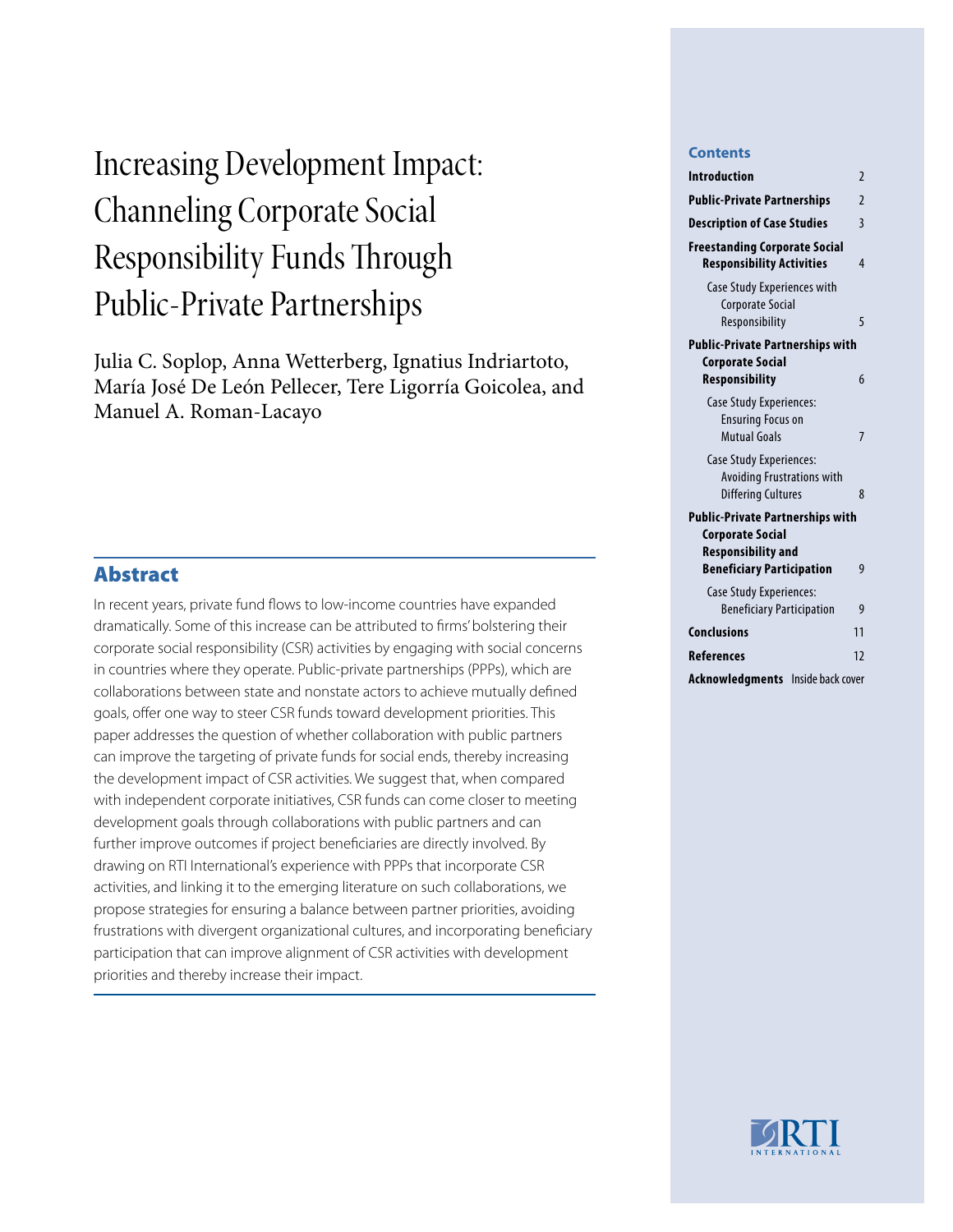### <span id="page-3-0"></span>Introduction

In recent years, private fund flows to low-income countries have expanded dramatically. Some of this increase can be attributed to firms' bolstering their corporate social responsibility (CSR) activities in countries where they operate. Although CSR activities have social aims, the private goals of corporations such as expanding markets, strengthening business networks, and improving corporate reputation often drive their design and implementation. These drivers, although valid in terms of firms' operational purpose, can direct CSR funds toward investments that are not necessarily development priorities or preferred outcomes for intended beneficiaries. Positive outcomes may occur, but firms may miss opportunities for greater impact if they do not direct funds toward issues or areas of greatest need.

The question thus emerges whether CSR funds can be channeled in directions that are better aligned with countries' development goals, thereby increasing the social impact of these investments. Public-private partnerships (PPPs), which are collaborations between state and nonstate actors to achieve mutually defined goals (Bovaird, 2004; Brinkerhoff, 2002), offer one way to steer CSR funds toward development priorities. Because public partners participate in defining goals and implementing projects, partnerships can direct funds toward projects that address development priorities while also meeting private corporate objectives.

Much of the literature on PPPs emphasizes how partnerships with private entities can deliver public services and infrastructure more effectively and efficiently than public counterparts can acting alone (Bovaird, 2004, p. 204; Selsky & Parker, 2005, p. 859). In contrast, this paper suggests that collaboration with public partners offers a way to improve the targeting of *private* funds for social ends, thereby increasing the development impact of CSR activities. This paper draws on RTI International's project experience with PPPs that incorporate a CSR component, and it links these cases to the emerging literature on such collaborations. By comparing project experiences with partnership challenges noted in the extensive literature on PPPs as well as in the more limited

research on partnerships involving CSR, we draw attention to particular dimensions of PPPs involving CSR that can contribute to increasing development impact.<sup>1</sup>

#### Public-Private Partnerships

Many scholars accept Bovaird's definition of partnerships as "working arrangements based on a mutual commitment (over and above that implied in any contract) between a public sector organization with any organization outside of the public sector" (2004, p. 200). Advantages of this definition include its broad scope of private actors, which includes corporate entities, civil society organizations, and private foundations. Further, by specifying a relationship beyond contractual commitments, the definition captures the idea of synergies, such as trust, collaboration, and learning, that are often cited as the advantages of PPPs (Selsky & Parker, 2005; Weihe, 2008).

J. M. Brinkerhoff (2002) elaborates this definition by specifying the dimensions of mutuality and organizational identity as defining PPPs. Equality of decision making—without the dominance of one partner—characterizes collaborations involving high levels of mutuality. High organizational identity means that each actor remains true to organizational goals and constituencies and retains the key strengths brought to the interaction. Partnerships involve high mutuality and high organizational identity, whereas other arrangements, such as contracting, extension, and cooptation, involve low levels of one or both of these dimensions.

 $^{\rm 1}~$  The information presented herein draws from the experiences of three USAID-funded projects managed by RTI International. The authors selected these cases because project staff recognized them as successful cases of PPPs that leveraged firms' CSR resources to deliver public goods. Information derives from project data on actors and roles involved in different alliances, narratives compiled by project staff, and secondary data on countries' existing public service delivery and experiences with CSR. These data were not collected as part of a research program per se; instead, they reflect RTI experiences with CSR partnerships that suggest future directions for development project design and research on these issues.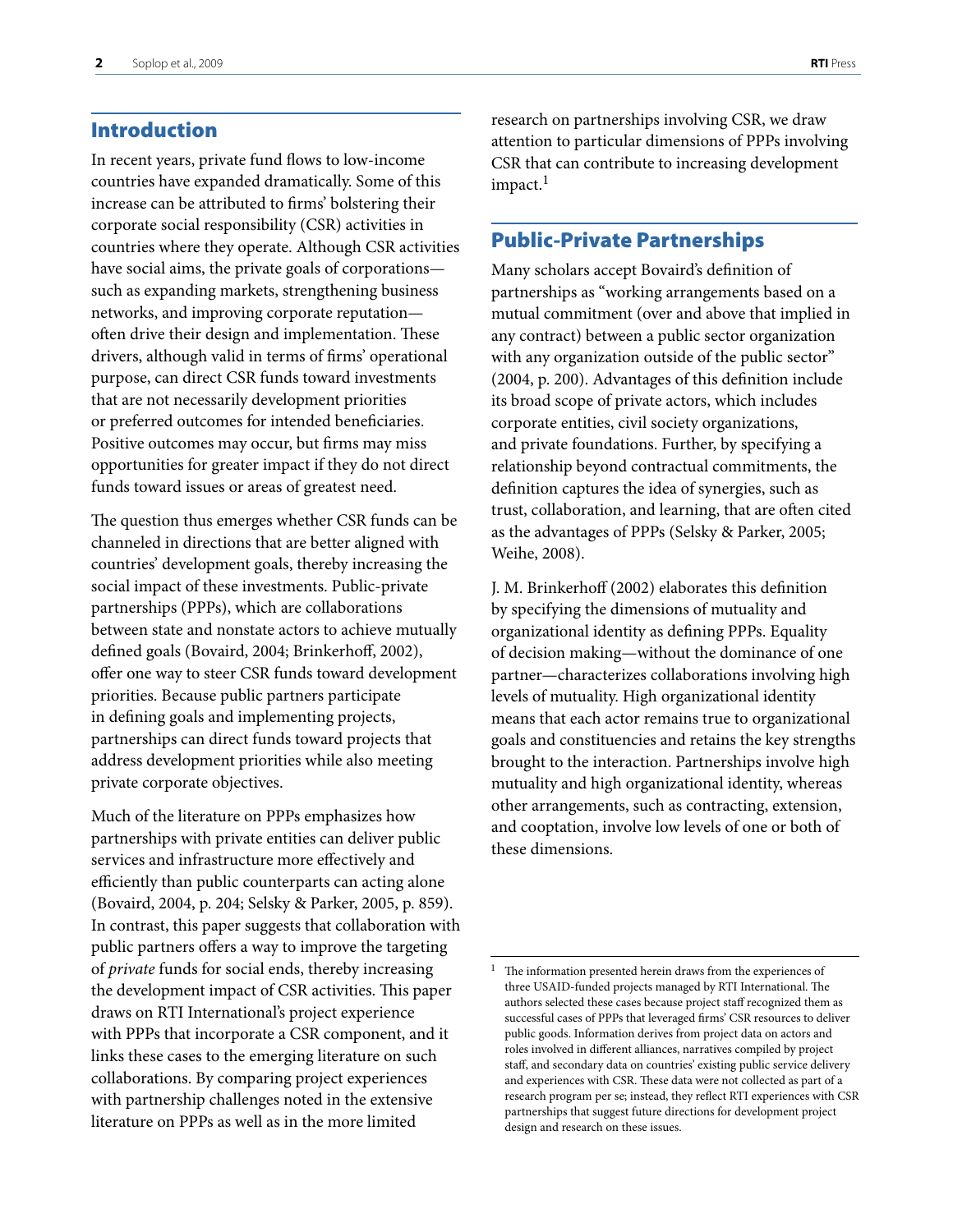<span id="page-4-0"></span>In contrast to much of the PPP literature, which addresses how partnering with private entities can improve public services, this paper suggests possibilities for increasing the development impact of CSR funds through PPPs. Private interests, such as expanding markets, enhancing reputation, or managing risk, fundamentally shape CSR activities that firms undertake alone. However, when public partners collaborate with firms on projects involving CSR funds, development goals guiding public actors<sup>2</sup> complement these private goals. The mutually defined goal of the partnership reflects both (1) entities' private objectives for contributing CSR funds and (2) development goals derived from public partners' more holistic understanding of social needs. As a result, both scholars and practitioners anticipate greater development impact from partnership activities than from projects defined only by corporate objectives<sup>3</sup> (see Figure 1) (Fox & Prescott, 2004; Kolk, van Tulder, & Kostwinder, 2008).

#### **Figure 1. Proposed framework**



Extending a partnership to include project beneficiaries can further increase impact through the incorporation of beneficiary priorities into the mutually defined goals of the partnership.

Public partners add an orientation toward general development goals, and engaging communities that will directly benefit also ensures the representation of local priorities. PPPs that incorporate firms, public partners, and beneficiaries are thus likely to generate the greatest development impact of the options considered here.

### Description of Case Studies

This paper draws on RTI's projects in Guatemala, Nicaragua, and Indonesia to demonstrate possibilities for enhancing development impact of CSR funds through partnerships.4 These three projects had, to varying degrees, the development of public-private alliances as an objective under the United States Agency for International Development (USAID) Global Development Alliance initiative (described below); they focused on the delivery of education, health, and/or nutrition services.

In Central America, RTI began implementing the Strategic Alliances for Social Investment Program (Alianzas) in Guatemala in 2005 and expanded operations to Nicaragua in  $2006<sup>5</sup>$  The program sought to leverage funds for development through partnerships with private entities, including local and international corporations, universities, and foundations, and to implement projects through linkages with local and international nongovernmental organizations (NGOs). The program has been highly successful in both countries, in terms of leveraging corporate funds for development activities and forming partnerships with firms and NGOs (Figure 2). Overall, Alianzas has produced about \$30 million in partnership projects, with just a quarter of funds originating from USAID (USAID/Guatemala, 2009). Alianzas in Guatemala formed 101 partnerships; the program established 21 alliances in Nicaragua.

Public actors, of course, are motivated by multiple and, at times, competing goals, with the result that development objectives may not always be paramount. This discussion assumes, however, that public actors are generally oriented toward public goods, including development.

<sup>3</sup> Similar reasoning applies to CSR engagement with nongovernmental organizations (NGOs) that are attuned to local needs and priorities. For a discussion centered on NGO-business partnerships involving CSR, see Jamali and Keshishian (2009).

The descriptions of partnership experiences draw on a number of project reports (DBE1, 2007a, 2007b, 2009; McSwegin et al., 2009; RTI International, 2008a, 2008b; USAID/Guatemala, 2009) as well as incountry staff 's experiences with project implementation.

 $^5$  Alianzas also worked on partnerships in El Salvador, but we do not describe those experiences here.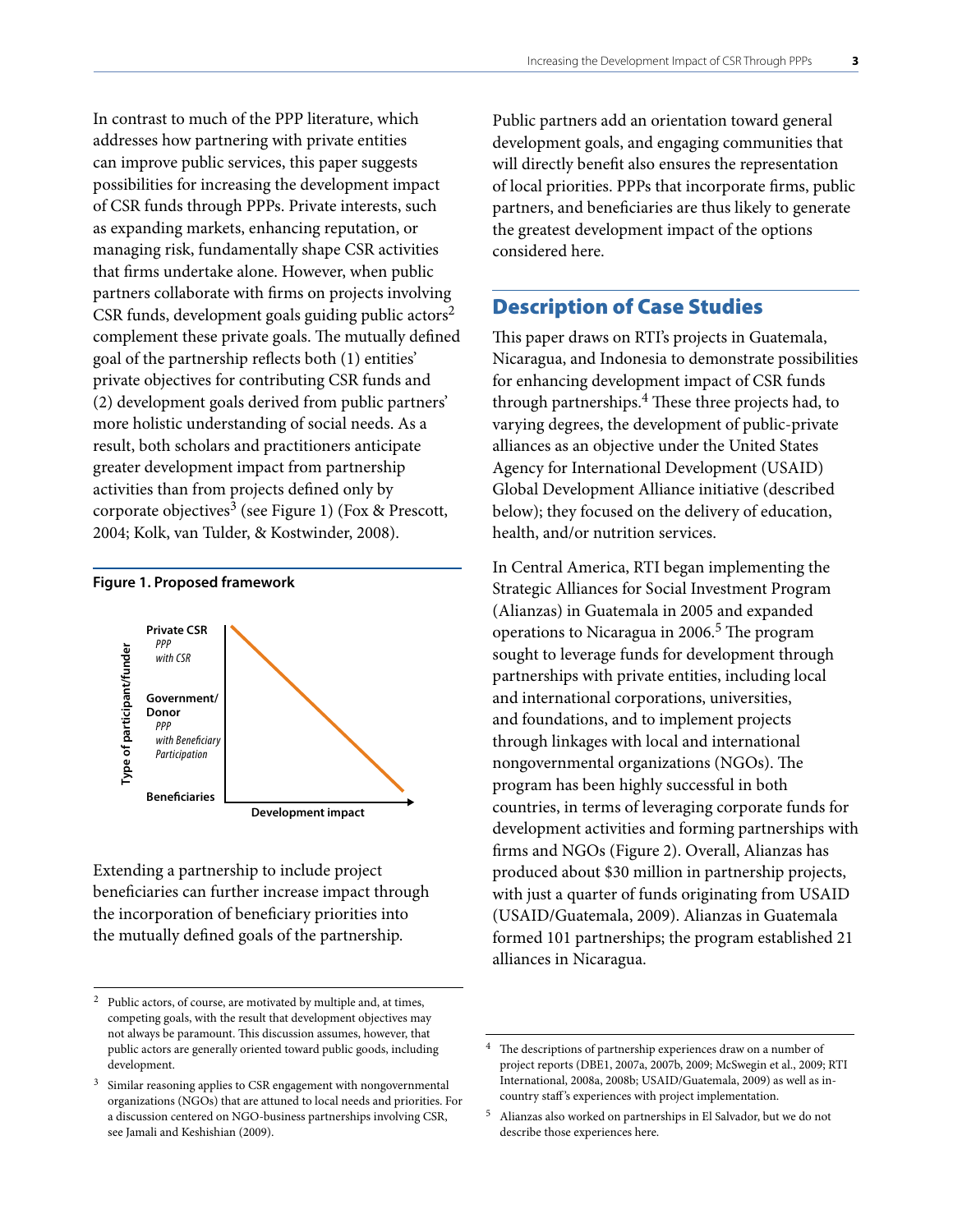

#### <span id="page-5-0"></span>**Figure 2. Alianzas percentage of funding partners by type, Nicaragua and Guatemala**

In Indonesia, RTI approached partnerships somewhat differently, tying CSR funds to the implementation of an existing USAID-funded project, the Decentralized Basic Education program (DBE1). Through DBE1, RTI works to help local governments improve their management systems, develop and deliver more efficient and equitable systems of education finance, enhance community participation in education governance, and strengthen private-sector support for education. Following two natural disasters, RTI established community-based mechanisms for managing school reconstruction or rehabilitation when private sector partners make funds available. RTI has established PPPs with several large corporations in the extractive industry to direct CSR funds toward the reconstruction and rehabilitation of educational facilities in the disaster-affected communities. This partnership mechanism varies from that employed by Alianzas in that it uses CSR funding to supplement an existing project rather than to establish entirely new projects or increase the impact of projects implemented by other organizations.

## Freestanding Corporate Social Responsibility Activities

Corporate social responsibility can be defined as "the obligation of corporations to contribute to social betterment through their mainstream and peripheral operations, whether that obligation is recognized and fulfilled voluntarily and coercively" (Jamali &

Keshishian, 2009, p. 278). Corporate management (Bonini, Koller, & Mirvis, 2009), future business leaders (Net Impact, 2009), and consumers (Quelch & Jocz, 2009) have increased their attention to CSR over the past decade. $6$  In line with this shift, ample data show growth in private funds targeted to meeting social goals in poor countries (Selsky & Parker, 2005, p. 850; United Nations Conference on Trade and Development [UNCTAD], 2008). This growth parallels a general increase in private investment in poor countries.

Foreign direct investment now constitutes the largest source of external financing (for all purposes, not just development activities) for developing countries worldwide (UNCTAD, 2009), amounting to \$11 billion in 2004 in the 50 least developed countries alone (UNCTAD, 2006). Foreign direct investment has far outpaced official development assistance in the developing world (UNCTAD, 2006).

Perceptions of CSR are decidedly mixed. Some observers decry CSR categorically as disjointed publicity stunts with few tangible, sustainable results (Jenkins, 2005; Newell, 2005). Others say that businesses may have good intentions but will always choose profitability over true development activities if CSR investments may result in profits down the line (Frynas, 2008; Idemudia, 2008). In contrast, proponents see CSR as a new corporate paradigm and role in society in which "international companies are embracing the concept of corporate citizenship, and are developing principles, policies, strategies and reporting procedures that define a completely different way of working" (Warhurst, 2005, p. 154).

The lack of empirical data on the effectiveness of CSR contributes to the confusion over its role. Part of the problem lies in emphasis. Business writers, for example, tend to concentrate on the corporate benefits of CSR activities with less attention to providing data on their development impact (Frynas, 2008, p. 275).

Source: Adapted from McSwegin et al. (2009).

<sup>6</sup> What impact the current recession is having on CSR expenditures remains unclear. Quelch and Jocz (2009) argue that CSR activities will persist because consumers will continue to demand goods produced in socially responsible ways, and employees want to work for companies that do business ethically. In addition, the recession has exacerbated social problems, and corporations need to assuage concerns that their unethical past behavior is responsible for the current downturn.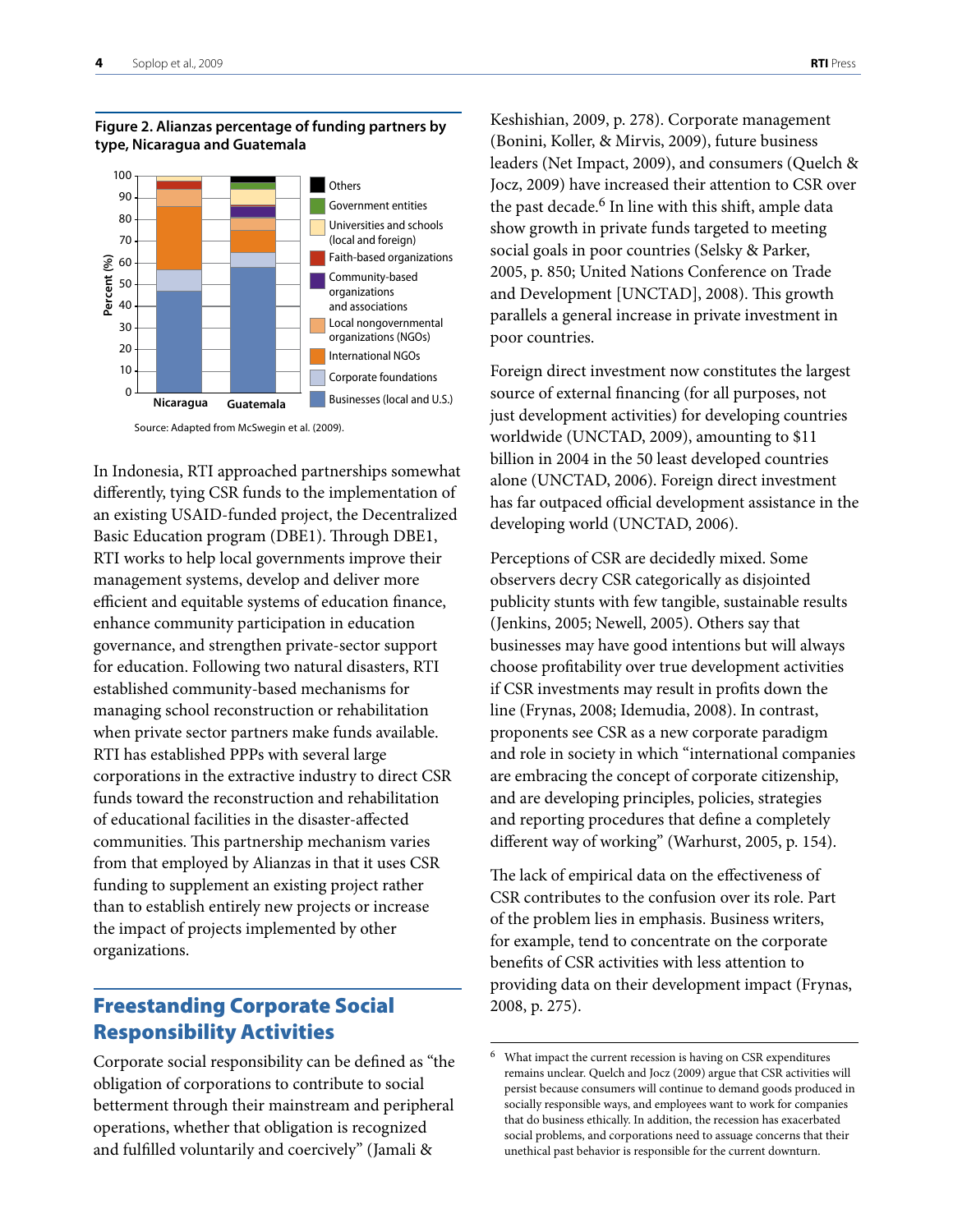<span id="page-6-0"></span>What is clear, however, is that corporations' private goals tend to orient CSR activities in the absence of partnerships with other organizations. Because firms design and implement CSR alone, the goals of expanding markets, protecting corporate reputation, and minimizing risk drive CSR, much as they do other corporate activities. These private motivations are reflected in the long-standing managerial interest in demonstrating "the business case for CSR," which seeks to show that CSR is a means of attaining corporate objectives while paying attention to social issues (Bonini et al., 2009; Frynas, 2008, p. 277). Numerous studies seek to make this case to justify ongoing CSR activities and further motivate firms to engage in CSR (Vogel, 2005).7

#### **Case Study Experiences with Corporate Social Responsibility**

Nicaragua, Guatemala, and Indonesia have varying experience with and requirements for CSR. Nicaragua arguably has the least experience with corporate engagement in the social sector. Some CSR activities have taken place in the banana industry through Chiquita's efforts to improve working conditions at the company's plantations. Workers, however, report few positive changes because of the company's activities (Prieto-Carrón, 2006).

In terms of public engagement, the Nicaraguan government takes a hands-off approach, with little effort to promote CSR. The country does not have legislation specific to CSR. Further, the tax code offers few financial incentives, such as write-offs or deductions, to encourage companies to make social investments or engage in philanthropy.

In contrast, over the last decade, the CSR movement in Guatemala has grown and has gained private sector attention. Traditionally, major industries and prominent companies in Guatemala engage in philanthropic activities. The cement industry, for example, has invested in social programs for more than a century, and the largest bank in the country, Banco Industrial, has been involved for more than 25 years. Companies steer these activities toward

their geographic areas of operation or proposals by groups requesting support. They generally engage in such philanthropic activities independently, without coordinating with other partners. The Guatemalan tax code, at least in part, encourages such expenditures. Although no specific CSR legislation exists, the Guatemala Income Tax Law establishes exemptions and deductions for corporate expenditures on social goals.

Under the leadership of the World Bank, several major business associations have expanded on the traditional concept of CSR in Guatemala. These groups became the first members of Centro para la Acción de la Responsabilidad Social Empresarial—CentraRSE (Center for Corporate Social Responsibility Action), which was founded to develop and promote CSR, thereby promoting social investment in Guatemala's private sector. Similarly, in 2001, several local and international companies, including American Airlines, AT&T, Camas Olympia, Chevron, Canal 3 de Guatemala, Canal 7 de Guatemala, DHL, Coca-Cola, Delta Airlines, ESSO, Kellogg's, Frito-Lay, and others, founded Fondo Unido de Guatemala, or FUG (United Way, Guatemala chapter), to serve as a bridge between the private sector and social investments. FUG engages voluntary payroll deduction programs for companies, as well as donations by other organizations and individuals, for activities that improve the quality of life of people living in extreme poverty, especially women and children.

CSR initiatives in Indonesia have also evolved over the last several years, and the country has the most formal state engagement with CSR of the case study countries. In 2007, the Indonesia House of Representatives passed a law making CSR mandatory for companies operating in any business field related to natural resources and imposing sanctions on noncompliant firms (Hasibuan-Sedyono, 2007).8 Many companies now go beyond investing in CSR

<sup>8</sup> Law No. 40/2007 stipulates that any company involved in the extraction of natural resources has the obligation to implement programs beneficial to the population and environment adjacent to operations. The law has been criticized for its narrow focus on the extractive industries and lack of monitoring, and it has been weakened by the ongoing lack of implementation regulations (Erviani, 2009; Kiroyan, 2007).

Note that, in reviewing the evidence, Vogel argues that the business case for CSR is weak (2005).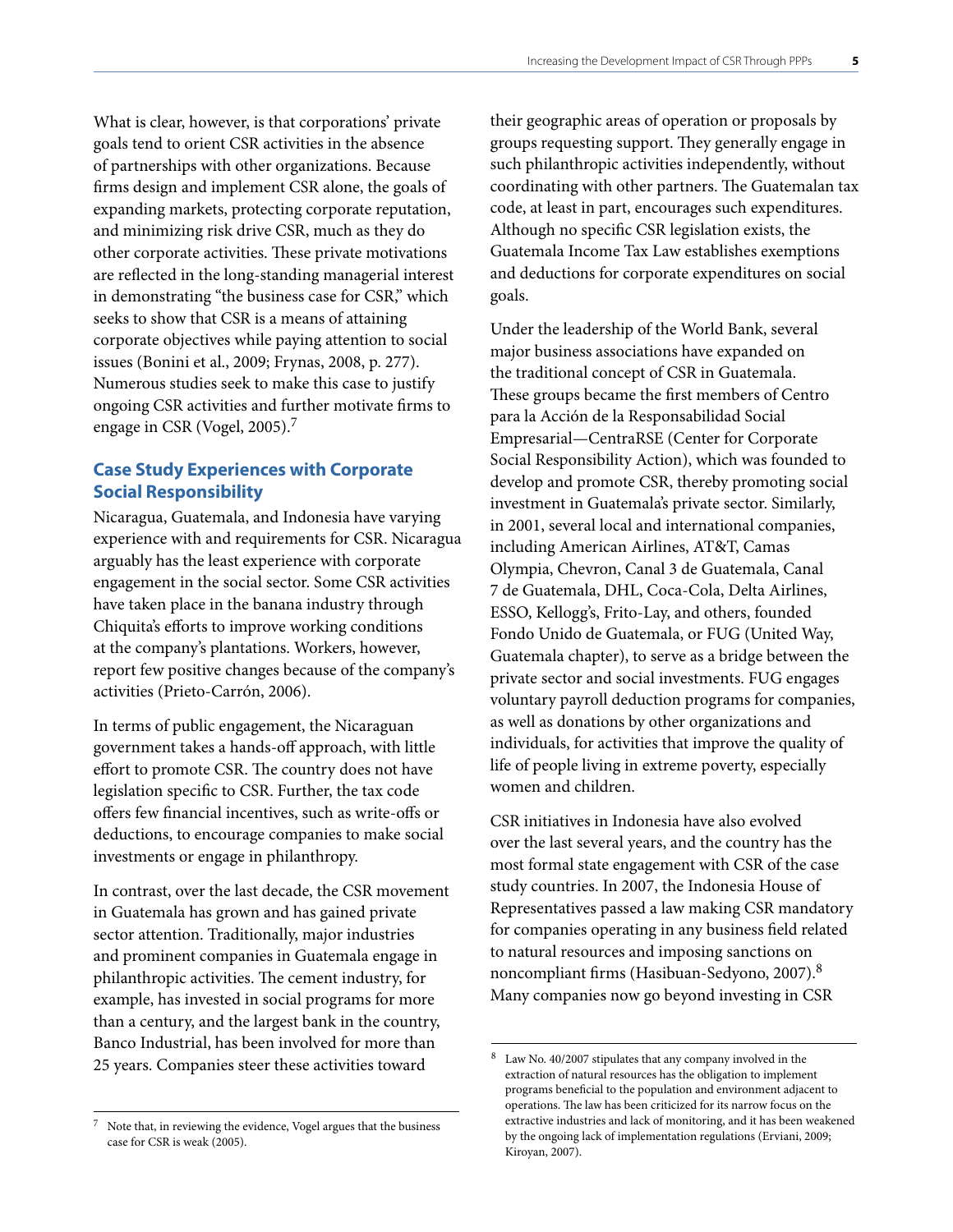<span id="page-7-0"></span>programs within their operational areas to fund activities in other regions and sectors, such as humanitarian assistance in cases of natural disasters. For example, the 2004 tsunami, earthquakes, and flooding that devastated Aceh Province sparked an upwelling of CSR support. Following the May 2006 earthquake outside the city of Yogyakarta, many companies in Indonesia began donating substantial resources and offering the assistance of skilled personnel to support the affected communities.

## Public-Private Partnerships with Corporate Social Responsibility

Although PPPs have existed in low-income countries for some time, their link to CSR is a relatively new phenomenon. Corporations have begun to channel some CSR activities through PPPs (Bonini et al., 2009). Some scholars note a shift in corporate orientations to these engagements with public actors, with more emphasis placed on corporate social responsibility than on profits or other direct gains from participation (Bovaird, 2004, p. 213).

The recent upswing in CSR activity in developing countries (Kolk et al., 2008; Selsky & Parker, 2005) has sparked a melding of corporate sector initiatives with traditional donor assistance, resulting in an increased number of collaborations and the amount of resources devoted to them. For example, the International Finance Corporation has created a Corporate Citizenship Facility to address growing requests for guidance and support from firms wishing to increase corporate responsibility activity in the environmental and social arenas (Fox & Prescott, 2004). The United Nations Development Programme (UNDP) has a Public-Private Partnerships for the Urban Environment program, which brings together public and private sector actors to increase access of the urban poor to basic services such as water, sanitation, solid waste management, and energy (UNDP, 2009).

Many bilateral donors have also linked CSR and PPPs. The British Department for International Development (DFID) launched the Medicines Transparency Alliance (MeTA) to improve access to pharmaceuticals by increasing transparency and accountability in the healthcare marketplace (MeTA, 2009). The Australian Agency for International Development (AusAID) supports Business for Millennium Development (B4MD), a business-led coalition aimed at creating sustainable development in the emerging economies of the Asia Pacific (AusAID, 2009).

USAID links CSR and development goals through its initiative on Global Development Alliance (GDA). In 2001, USAID introduced a business model for the 21st century "aligning public resources with private capital, expertise and networks to deepen development impact" (USAID, 2009). The agency believes that this approach will result in synergy between the sectors; by joining skills and resources of public and private actors, partnerships could achieve outcomes "that no one actor could realize on its own" (USAID). USAID emphasizes mutuality in the public-private alliances it promotes through the "joint definition of the development goal and the means to achieve it, by all development partners in the alliance [and] agreement between the [PPP] partners to share resources and risks, and to collaborate on results of an objective that can be better obtained with a joint effort" (Office of Development Partners, 2008, p. 24).

Some authors argue that PPP and CSR practices are evolving in similar ways that can result in mutually beneficial outcomes for firms, governments, and citizens (Griffin & Warms, 2009). Critics urge caution, however, on the grounds that corporate interest and motivations are often misaligned with public goals (Kolk et al., 2008, p. 267; Sell, 2009, p. 28). Linkages to CSR could cause governments in developing countries to neglect their own development responsibilities (Fox & Prescott, 2004; Frynas, 2008; Idemudia, 2008), particularly as private partners tend to dominate PPPs (Buse & Harmer, 2007, pp. 262, 265; Ramiah & Reich, 2006, p. 404; Selsky & Parker, 2005, p. 860). Sell (2009, p. 28) warns that private dominance of such arrangements "can have devastating and long-lasting effects."

Although data on PPPs specifically drawing on CSR funds are limited, available evidence suggests that these arrangements can be mutually beneficial, if partnerships pay careful attention to balancing the roles of different partners. Based on their study of the African Comprehensive HIV/AIDS Partnerships (ACHAP), in which the government of Botswana,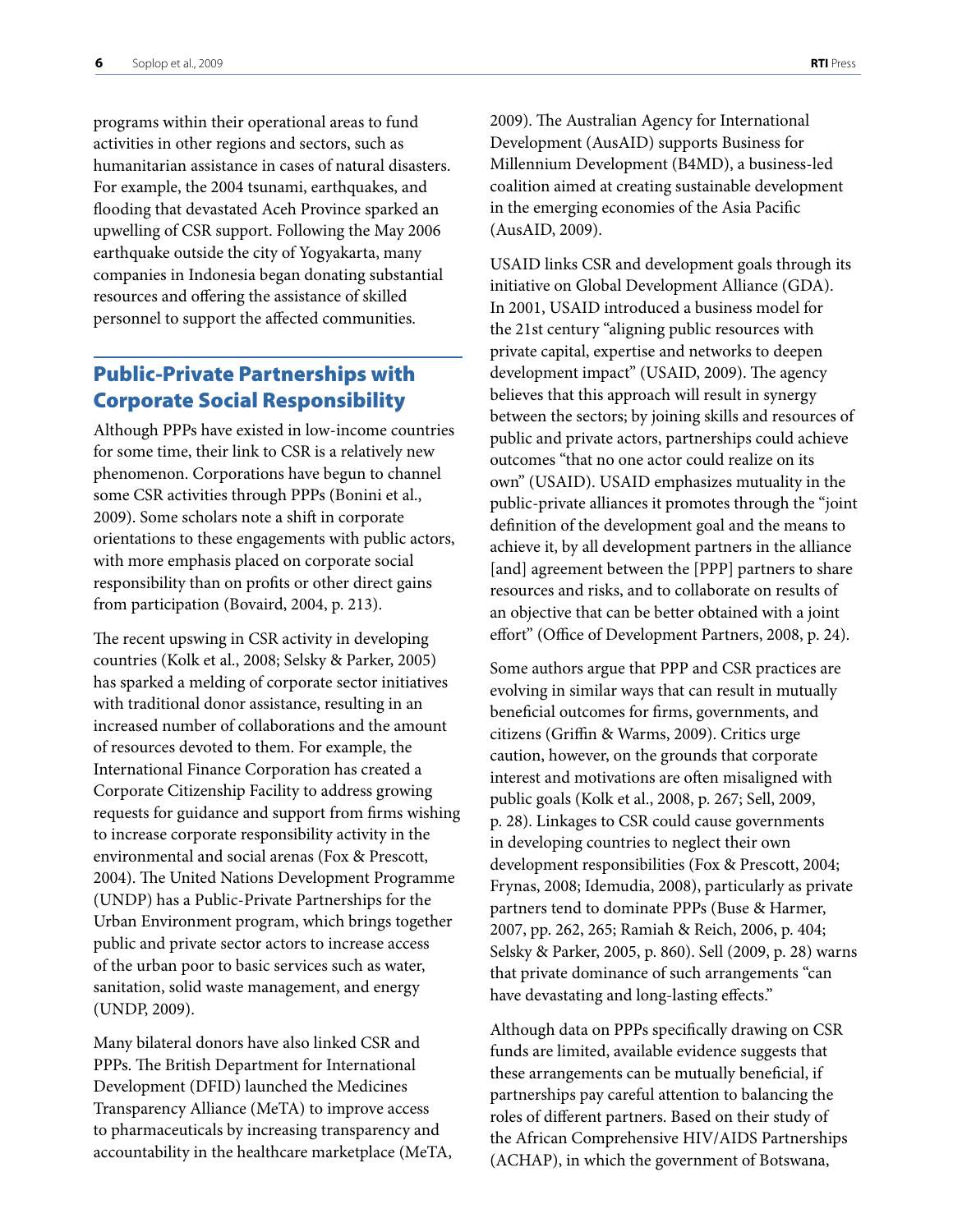<span id="page-8-0"></span>Merck & Co., and the Bill and Melinda Gates Foundation participate, Ramiah and Reich (2006) outline a series of lessons that helped the partnership overcome initial hurdles to effectiveness. At start-up, ACHAP suffered from a mismatch in organizational cultures between project staff appointed by Merck and officials from the Government of Botswana. An imbalance between partners in decision making—the Government of Botswana was originally not included on ACHAP's board—exacerbated these differences.

With clear parallels to Brinkerhoff's (2002) dimensions of mutuality and organizational identity, these authors emphasize the need for (1) mutual understanding of partners' key values and motivations; (2) commitment to the relationship at technical levels, demonstrated by collaboration on planning and design; and (3) commitment to the relationship at the operational level, where the involvement of front-line staff was critical to successful implementation (Ramiah & Reich, 2006, pp. 406-407). In ACHAP, corresponding levels of organizational identity complemented the high levels of mutuality: "for all partners, the desire to engage more closely was matched by the desire to maintain a degree of independence" (p. 405).

An evaluation of USAID's GDA program also pointed to the potential for clashing organizational cultures. Among other findings, evaluators noted the potential for conflict during project development and implementation (Dewar, Davachi, Swinerton, Bolick, & Kaplan, 2008, p. 24). Because companies tend to set firm timelines that demand a faster pace than governments or NGOs deem appropriate for partnership goals, each partner may come to doubt the others' commitments to successful outcomes.

Drawing on the literature on CSR in development, we note two major challenges to maximizing progress toward social priorities. First, there is a tendency for private partners to dominate development partnerships (Buse & Harmer, 2007; Ramiah & Reich, 2006; Selsky & Parker, 2005). As a result, outcomes may be skewed toward private objectives rather than the mutually agreed upon goal of the partnership (Sell, 2009). Second, there is a possibility of culture clash, in which each partner becomes frustrated with the culture of the other, hampering progress toward

collaborative goals (Dewar et al., 2008; Ramiah & Reich, 2006). Below, we draw on the implementation experiences of the case studies with these challenges and point to strategies for minimizing them.

#### **Case Study Experiences: Ensuring Focus on Mutual Goals**

In Indonesia, the DBE1 project represented the public sector in school-building partnerships and provided technical assistance to assess community needs, identify project opportunities, and locate beneficiaries. Joining forces with the public sector and sometimes other private partners—enabled companies to channel their CSR funds toward projects that met already defined development needs.

For example, to identify communities to support for post-earthquake school reconstruction or rehabilitation under the ConocoPhillips Alliance, DBE1 dispatched a field team to assess the needs of schools across four districts in the provinces of Central Java and Yogyakarta. The assessment team then met with provincial stakeholders and officials from district governments, the district education offices, and the religious affairs offices to introduce the program and agree upon selection criteria to determine which schools to support. The criteria included the following:

- Schools (public or private) had to have been directly affected by the earthquake and have a minimum of 60 students.
- To qualify for reconstruction, they needed to have sustained "total/heavy" damage (or 80 percent damage).
- To qualify for rehabilitation, they had to have sustained "medium" damage (or 50 percent damage).
- The school, education office, or local government had to have a clear title to the land.
- • Community members and local officials had to express a high level of acceptance of the rebuilding and an interest in the community participation approach.
- Schools could not have already received funding for reconstruction from government or private sources (DBE1, 2007a, 2007b).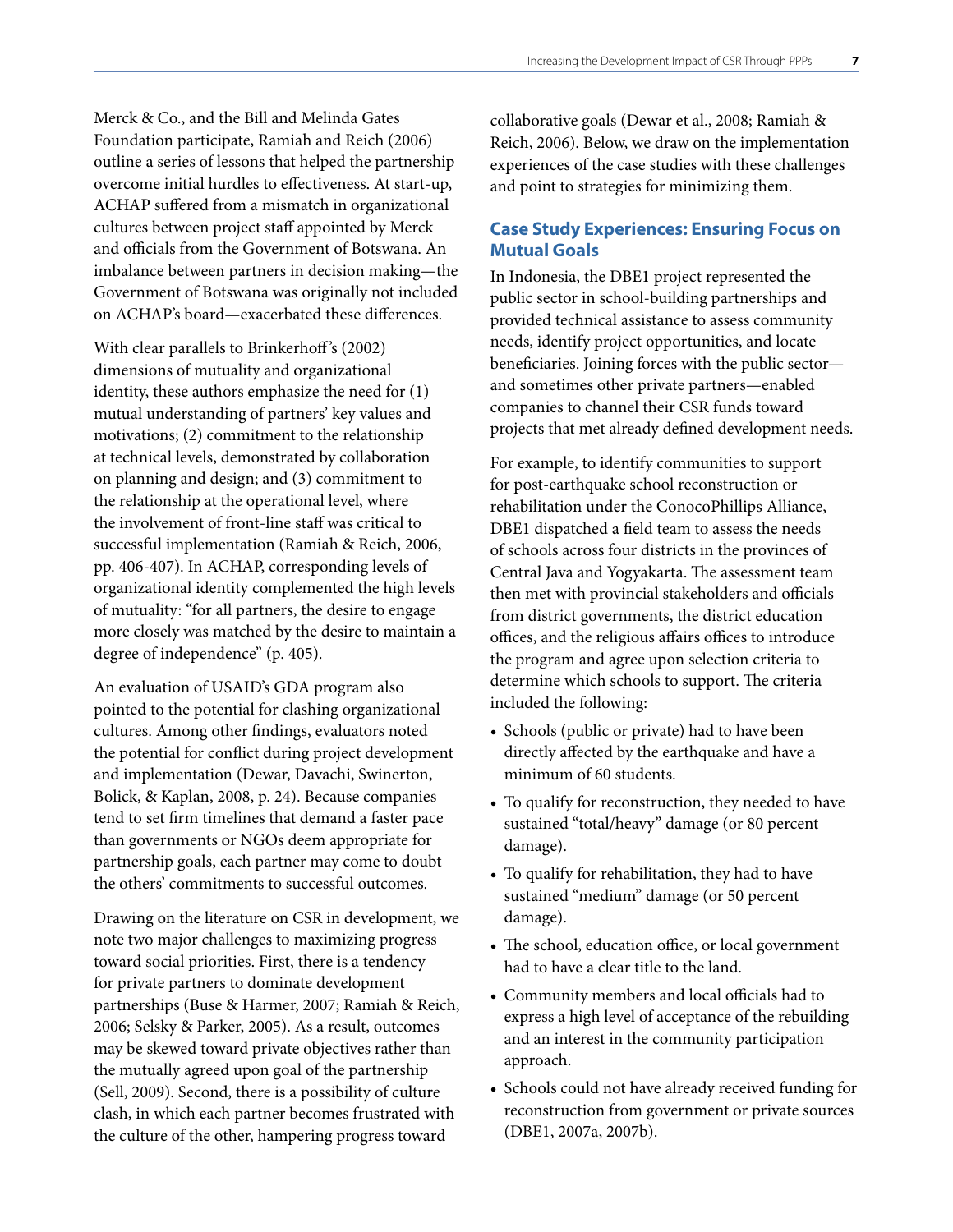<span id="page-9-0"></span>In this example, a government agency facilitated the linkage to the existing DBE1 project. BP Migas, the Republic of Indonesia government executive agency for upstream oil and gas business activity that regulates extractive industry CSR activities, had pooled these funds from extractive industry companies to put toward earthquake relief.<sup>9</sup> BP Migas invited DBE1 to make a presentation at its regular meeting of companies in the extractive industry. Following the meeting, BP Migas decided to channel the funds through a PPP, with the project to support sustainable school reconstruction and rehabilitation.

Alianzas has exercised a different approach to addressing development goals. Under Alianzas, RTI serves as intermediary between USAID and the private sector to identify, form, and manage Global Development Alliance PPPs that produce sustainable impacts on national development priorities in health and education. As one means to meet these goals, Alianzas invited firms to participate in campaigns directly linked to development priorities. For example, Alianzas in Guatemala invited 14 companies to participate in a nationwide family planning and reproductive health media campaign, involving radio and TV messages on exclusive breastfeeding, prevention of teenage pregnancy, and birth spacing.

In addition to organizing partnerships with clear links to public development priorities, Alianzas incorporates these goals into its monitoring and evaluation indicators, which measure project effectiveness. Alianzas groups all indicators into three major categories: increased and improved social sector investment; increased and improved quality of education; and increased use of quality maternal, child, and reproductive health services. The project evaluates partnerships on the degree to which they meet these priorities.

The Alianzas project experience also showed, however, that partnership success depends on all partners' agreeing to project goals (mutuality) while also retaining their own distinct identities and priorities (organizational identity). For example,

when the Welcome to School alliance was designed in 2006, Alianzas held many meetings with prominent firms to generate private sector participation and contribution of CSR funds. These efforts resulted in little success, as target corporations declined to participate, citing the cost of the intervention, geographic location, and lack of market share opportunities. Alianzas staff then shifted their target partners to firms whose corporate activities were better aligned with the focus of the campaign. Staff literally combed through the Guatemala Yellow Pages and called or sent letters to more than 100 companies dealing in materials needed for the project, including school supplies, furniture, fabrics, and hygiene and health supplies such as soap and tongue depressors. This effort resulted in more than \$20,000 in in-kind contributions to an innovative intervention in schools that addresses the overall health of the school's population as well as their academic instruction. This experience illustrates that it is essential to match the individual interests of private sector partners with those of the development intervention.

#### **Case Study Experiences: Avoiding Frustrations with Differing Cultures**

The distinct ways public and private partners go about doing business have presented some issues for Alianzas. For example, the private sector tends to work rapidly and make decisions more quickly than USAID, RTI, and NGO partners; therefore, they are sometimes frustrated by Alianzas' lengthy planning processes. In addition, corporate sector partners collaborating with Alianzas begin to view partnership interventions as short-term business transactions rather than development activities. Whereas USAID focuses on the value and technical quality of an intervention when determining its success, the corporate sector demands to know the return, stresses making strong business-based decisions, and wants implementing partners to act with the swiftness of the corporate sector.

To rectify this disparity, Alianzas/Guatemala employed resources within the PPPs to train partners on the expectations of their counterparts and improve Alianzas' technical ability to comply with such expectations. For example, the project held a workshop for NGOs during which sugar industry

These contributions were above and beyond those stipulated by Indonesia's CSR law, which requires social investments only in companies' areas of operation.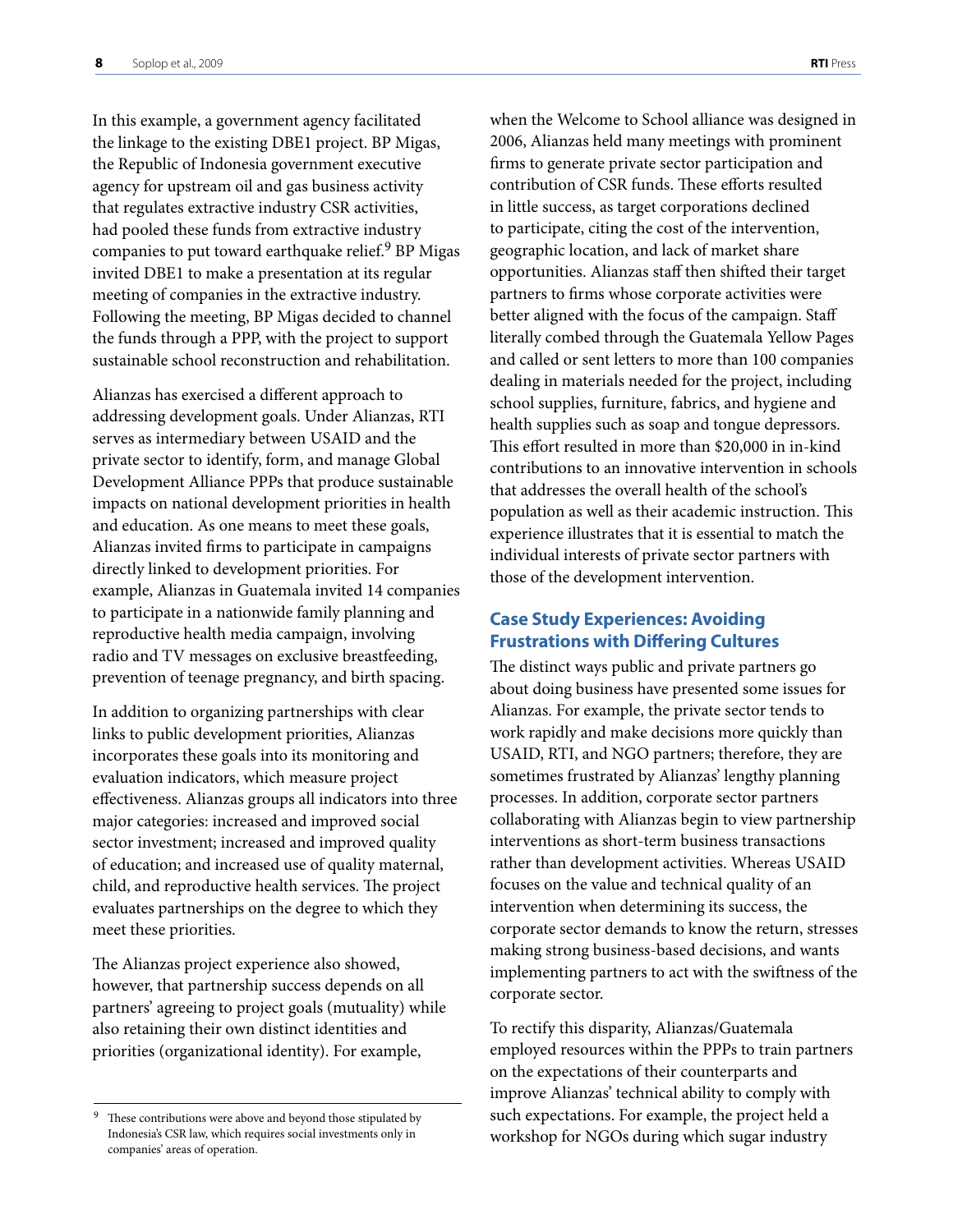<span id="page-10-0"></span>partners taught NGO partners how to operate and evaluate projects more effectively using corporate measurement standards. Further, Alianzas has strived to introduce greater clarity in objectives, roles, and responsibilities prior to project start-up. Once a project is under way, partners immediately outline a timeline for specific accomplishments and establish feasible operating and financing mechanisms. By establishing clear procedures and goals at the outset, Alianzas has been able to assuage discord between public and private sector partners.

In Indonesia, a memorandum of understanding (MOU) has been used as a means of formalizing roles and responsibilities.<sup>10</sup> This signed, nonobligatory, nonbinding document describes each partner's commitments and serves as a means of ensuring that all partners agree to previously discussed and defined objectives. However, in project staff 's experience, private sector partners are often reluctant to sign MOUs, viewing them as legally binding documents. Here, private firms' fears of lawsuits hamper the need to bring clarity to partnership operations. In one case, negotiating an MOU took several months, as it bounced between the legal departments of both parties and USAID; the private sector partners decided ultimately not to sign it. To overcome this issue, all partners eventually agreed that exchanging letters of commitment clarifying the respective roles and resource contributions of each partner served as sufficient foundation for the partnership. Flexibility and understanding of different partner cultures is thus critical to progress on partnership goals.

These examples illustrate how concrete project strategies helped safeguard mutuality as well as the organizational identity of partners. Partners can balance private and public goals by building development priorities into project design, linking to existing projects, and clearly defining partnership objectives. Further, clearly specifying roles and responsibilities will ease the potential for conflicts spurred by divergent organizational cultures.

## Public-Private Partnerships with Corporate Social Responsibility and Beneficiary Participation

Although partnering with a public actor can enhance the development impact of CSR, partnerships that embrace a participatory element may further advance social goals. A range of studies have demonstrated the benefits of including beneficiaries in the design and implementation of development projects. Engaging beneficiaries can reduce project costs, target benefits more effectively, and improve sustainability as the local community gains greater ownership over project activities (see, for example, Hoddinott, Adato, Besley, & Haddad, 2001; Isham, Narayan, & Pritchett, 1995; Woolcock & Narayan, 2000). Mansuri and Rao (2004), by contrast, find mixed results from participatory approaches.

Some scholars have posited partnerships as a mechanism for addressing a "participation deficit"; by involving marginalized groups, these arrangements seek to ensure that marginalized voices are heard (Biermann, Chan, Mert, & Pattberg, 2007). Some research on PPPs also supports the idea that beneficiary participation in service delivery improves the chances of success (Teicher, Alam, & Van Gramberg, 2006). Given the perceived advantages of beneficiary participation, some development agencies have incorporated a participatory component in their approach to partnerships. For example, USAID emphasizes that GDA activities are more likely to succeed if they actively involve local leadership and beneficiaries (Office of Development Partners, 2008, p. 7).

Given the promise of participatory approaches to partnerships, the case study examples below demonstrate how projects can enhance beneficiary participation.

#### **Case Study Experiences: Beneficiary Participation**

Broad participation in planning of partnership activities can ensure that the project meets development outcomes. Similarly, excluding critical stakeholders may hamper development impact. As part of Alianzas/Nicaragua's Mejorando para la Salud Materna en Siuna Alliance, the partnership ran a

<sup>10</sup> Alianzas uses MOUs in similar ways. When Alianzas approves a grant proposal, including its budget, partners sign an MOU before receiving USAID funds. This MOU describes the types and amounts of resources each partner will contribute, project activities, timeline, branding guidelines, and monitoring and evaluation activities. Alianzas distributes grants following the signing of the MOU by all partners.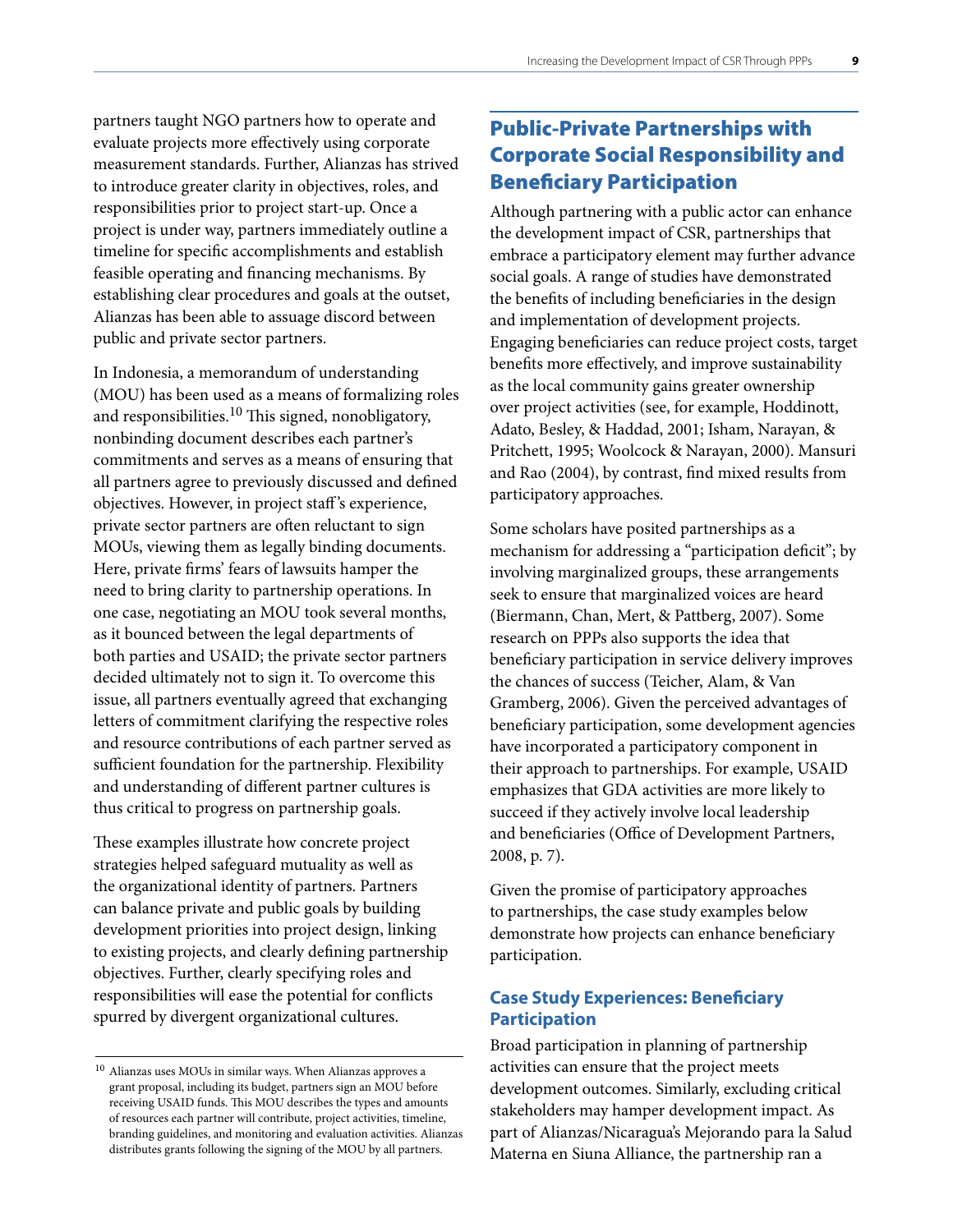health communications campaign that informed women of the importance of giving birth in an institutional setting. The campaign promoted Casa Materna Paula Mendoza as a free place to stay for women from remote areas who came to give birth at the local health center. Although more women began to take advantage of Casa Materna Paula Mendoza, the husbands of one-quarter of the women residing there brought them home before delivery so they could help with the housework and childcare. The partnership realized that its messages about the importance of maternal health care and institutional delivering needed to reach the men, as well as the women, to generate participation and approval from all stakeholders. The project amended its health communications campaign to account for this problem. To further engage beneficiaries, some Alianzas/Nicaragua projects also run surveys among end users before elaborating partnership plans, and all projects include beneficiary feedback mechanisms. $^{11}$ 

A participatory planning process offers an additional means of including beneficiary priorities. Some of Alianzas/Guatemala's campaigns stem directly from requests from the Ministries of Health or Education. Although beneficiaries are not directly involved in the design of such campaigns, the requests incorporate local concerns through a selection of investments by local leaders, conveyed from community councils, through municipalities and departments, to the ministries. This process, established in 2002, is designed to ensure that communities have input in setting national development priorities.

Alianzas/Guatemala also incorporated elements of the participatory planning process in the Mejores Familias campaign, implemented in partnership with the sugar industry. The same community development committees (COCODES) that figure into the government's planning process approve the program's implementation in each community.

These committees also request land and materials for the construction and maintenance of the health monitoring unit set up as part of the alliance. By involving beneficiaries in campaign implementation in this way, the partnership aims to ensure long-term sustainability of project investments.

In Indonesia, school-building partnerships demonstrated the benefits of participatory approaches compared with the existing, hands-off model. Established school construction practices in Indonesia typically transfer rebuilding responsibilities to building contractors or other third parties. Contractors build schools using a one-size-fits-all approach, then hand over the keys to the community upon completion of the construction. This method leaves behind schools that may not fit local needs, as well as communities that are ill-prepared or unmotivated to handle school maintenance.

However, the community participation approach DBE1 employs encourages active participation of community members to manage rebuilding and maintenance independently and self-sufficiently. Once the project selects schools to receive reconstruction or rehabilitation grants, DBE1 helps them transparently form rebuilding committees of 9 to 15 members, representing the communities surrounding the schools. In 2007, DBE1 formed PPPs with several organizations and companies—including BP Migas, Chevron, and ConocoPhillips—and local governments with the mutual interest of supporting basic education in communities affected by the May 2006 earthquake in Central Java and Yogyakarta. Under the ConocoPhillips Alliance, 975 people (714 men and 261 women) across four districts participated in committee formation meetings. These participants selected the committee members based not on their social status but rather on their prior experience in building management or supervision. DBE1 trains the committees to enable effective collaboration and management of the entire construction process. For example, committees learn to oversee the construction process, including making design choices to fulfill the needs of the community, procuring all construction supplies, directly hiring construction workers (or volunteering to help with demolition themselves)—rather than signing the

<sup>&</sup>lt;sup>11</sup> Because of the intricacies involved with Nicaragua's current government's highly centralized authority and hierarchy, Alianzas staff have made certain that each potential subgrantee has made a needs assessment that includes establishing a relationship with local communities. This assessment was instituted in late 2007, after staff realized that some projects established under the previous government were foundering because the delegation of authority had shifted toward the central levels.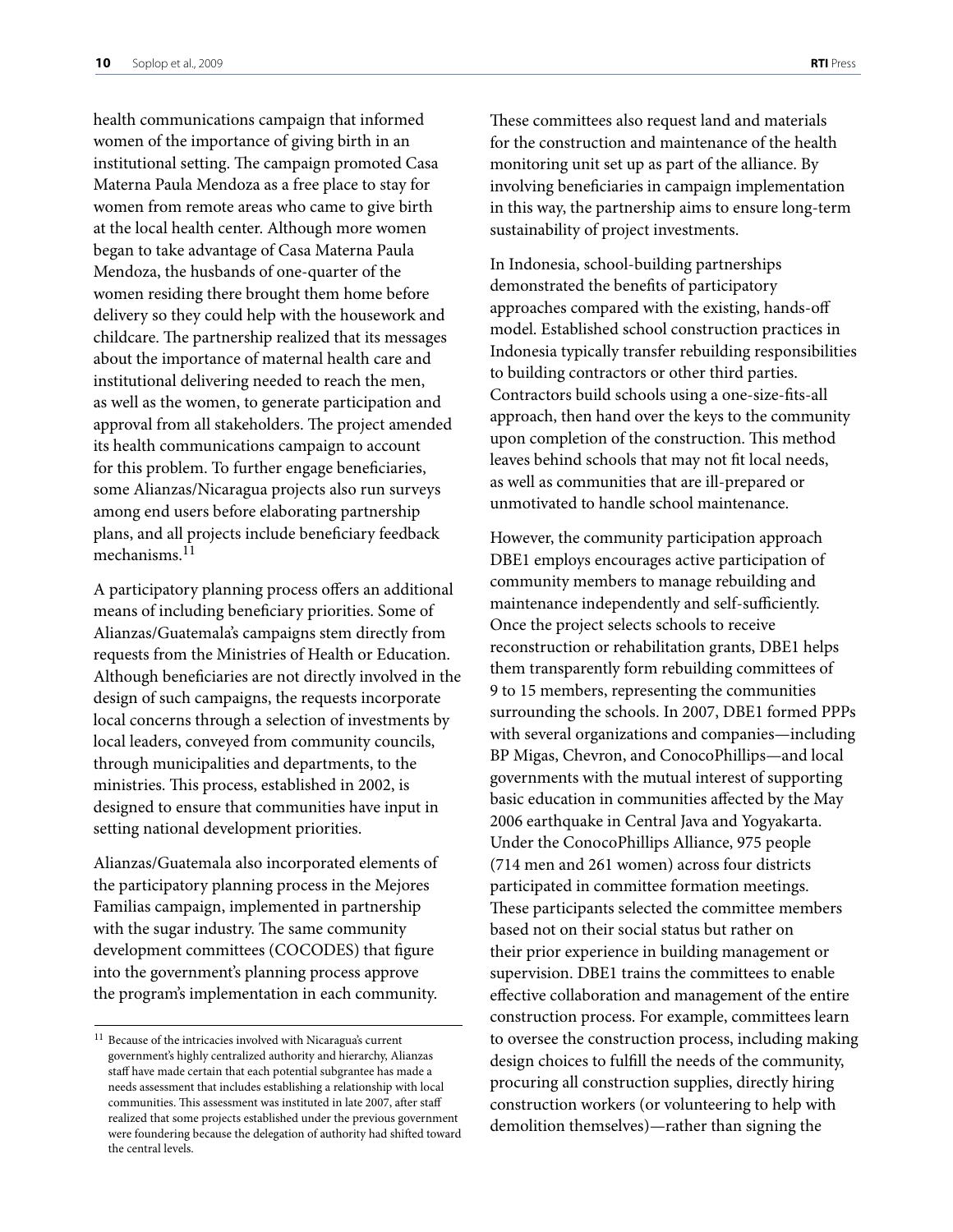<span id="page-12-0"></span>job over to a contractor—and undertaking proper financial and administrative reporting.

Compared with other reconstruction mechanisms, the community participation approach results in higher quality construction work, lower costs, and greater transparency. It also engenders high degrees of community ownership and satisfaction when compared with reconstruction work undertaken by building contractors and consultant firms.<sup>12</sup> For example, 25 of the 35 schools supported by the ConocoPhillips Alliance finished their construction projects ahead of schedule and under budget. Many of them also sought extra financial support from school parents and alumni, allowing them to put their extra funds and time toward additional school-enhancement projects, such as rehabilitating additional classrooms and improving school yards.

DBE1 also ensures close collaboration with local governments. For example, the district education offices and religious affairs offices helped select school recipients of the reconstruction and rehabilitation grants and contribute to the project in a variety of others ways to ensure feasibility. Local governments collaborate with the partnerships to determine whether any land title issues exist with schools slated for reconstruction or rehabilitation. They also offer staff support, office space, school equipment, furniture, and materials to support rebuilding. In addition, they acquire all necessary permits or approvals for school reconstruction and rehabilitation work in the district. In some instances, a local government becomes a full partner and will sign an MOU with DBE1 or a private sector partner to more formally establish its role in assisting the partnership with its development goals.

These project experiences highlight the role of local participation in increasing PPP contributions to development goals. In the Indonesian case, participation by both community and local government partners contributed to ensuring that PPPs met their development goals. Indonesia has

embarked on a program of regional autonomy over the past decade, which positions local officials for steering PPPs toward subnational priorities. Similarly, Guatemala's participatory planning process incorporates local leaders' views in campaigns that government ministries propose. In highly centralized contexts, however, the participation of local communities may be even more important, as local governments are less likely to be aware of and sensitive to community needs.

#### Conclusions

This paper uses project experiences to illustrate strategies for increasing the development impact of CSR funds through PPPs. Examples from projects in Nicaragua, Guatemala, and Indonesia demonstrate how collaborations with public partners and involvement of local communities in design and implementation can bring CSR expenditures more in line with development priorities.

To link these strategies more directly to outcomes, one useful step would be to generate empirical data to address expressly the broader relevance of the suggested mechanisms for increasing development impact. Rather than relying on recall of effective strategies following project activities, a research project would structure data gathering and analysis to rigorously answer the question of how PPPs may increase the development impact of CSR funds.

In the absence of such research, project experience has suggested means of addressing challenges to PPPs that channel CSR funds. Careful project design can counter concerns about the dominance of private goals in partnership projects. Clarifying roles at the outset and using MOUs or similar instruments can circumvent culture clashes and breakdowns in partnership operations. Further, incorporating participation of communities and local officials can contribute to outcomes that better fit local needs.

In terms of implications for future PPPs, the experiences recounted here highlight the importance of writing national development goals into overall project design. Although doing so is common practice in development projects, it is particularly important for efforts involving CSR. A clear emphasis

 $^{\rm 12}$  This effect was demonstrated through monitoring and evaluation results from the Indonesia Ministry of National Education's Managing Basic Education project (1999–2006), which relied on communitybased mechanisms. Similar outcomes have been seen in other education projects that directly involve beneficiaries (see, for example, Baines, 2005).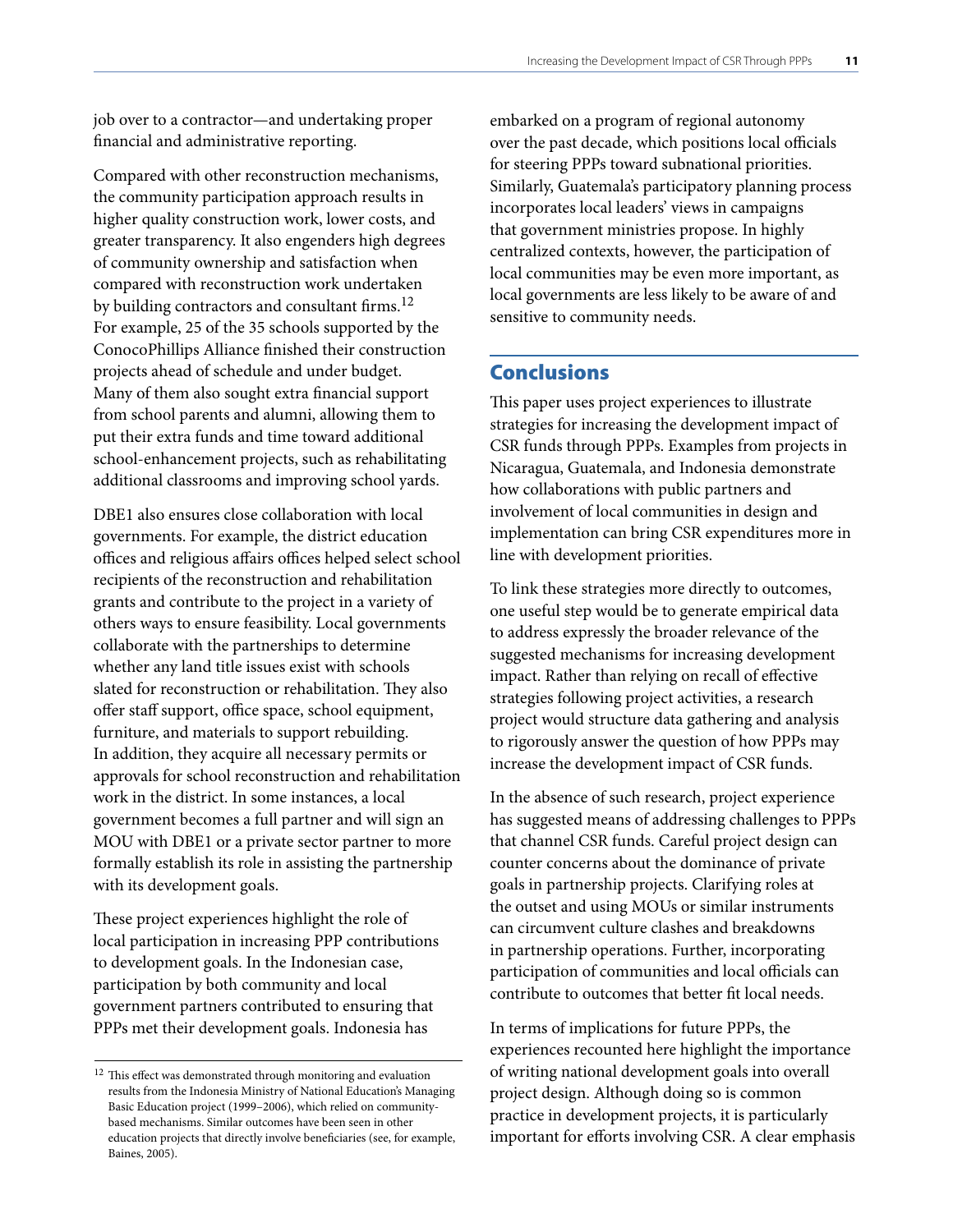<span id="page-13-0"></span>on national priorities ensures that the channeling of CSR funds through partnerships reflects both public and private interests. As the case study examples demonstrate, a reflection of both private and public objectives in partnership goals increased development impact. Twinning of national development goals with private CSR motivations achieves the high levels of mutuality characteristic of successful partnerships.

In addition, channeling CSR though existing projects can take advantage of existing knowledge of local priorities, strategies for identifying areas of greatest need, and experience with ensuring

community participation. This strategy builds on the organizational strengths of public sector actors in partnerships that involve CSR funds.

Finally, it is worth exploring further whether the development of national CSR policy frameworks can be incorporated in project designs. Introducing a legal framework for CSR, such as incentives in the Guatemalan tax code or the mandated contributions of the Indonesian CSR law, may help facilitate additional CSR funding and ensure effective channeling of future corporate funds toward development goals.

## References

- Australian Agency for International Development (AusAID). (2009). *AusAid business partners.* [Retrieved March 20, 2009, from http://www.ausaid.](http://www.ausaid.gov.au/partner/business.cfm) gov.au/partner/business.cfm
- Baines, S. (2005). *Towards more transparent financial management: scholarships and grants programmes in Indonesia.* Jakarta: UNESCO and International Institute for Educational Planning.
- Biermann, F., Chan, M., Mert, A., & Pattberg, P. (2007). Multi-stakeholder partnerships for sustainable development: Does the promise hold? In P. Glasbergen, F. Biermann, & A. P. Mol (Eds.), *Partnerships, governance and sustainable development: Reflections on theory and practice*  (pp. 239–260). Cheltenham: Edward Elgar.
- Bonini, S., Koller, T. M., & Mirvis, P. H. (2009). Valuing social responsibility programs. *McKinsey Quarterly,* (32), 11–18.
- Bovaird, T. (2004). Public-private partnerships: From contested concepts to prevalent practice. *International Review of Administrative Sciences, 70*(2), 199–215.
- Brinkerhoff, J. M. (2002). Government-nonprofit partnership: A defining framework. *Public Administration and Development, 22,* 19–30.
- Buse, K., & Harmer, A. (2007). Seven habits of highly effective global public-private health partnerships: Practice and potential. *Social Science & Medicine, 64,* 259–271.

Decentralized Basic Education 1 (DBE1). (2007a). *School assessment: USAID-ConocoPhillips Educational Response Alliance in Central Java and Yogyakarta.* Jakarta: RTI International.

- DBE1. (2007b). *Second school assessment, USAID-ConocoPhillips Education Response Alliance in Central Java and Yogyakarta.* Jakarta: RTI International.
- DBE1. (2009). *Monitoring progress report 2.* Jakarta: RTI International.
- Dewar, T., Davachi, C., Swinerton, K., Bolick, C., & Kaplan, K. (2008). *Evaluating global development alliances: An analysis of USAID's public-private partnerships for development.* Washington, DC: USAID.
- Erviani, N. K. (2009, May 12). Law lacks teeth to monitor CSR activities. *The Jakarta Post,* p. 14.
- Fox, T., & Prescott, D. (2004, March). *Exploring the role of development cooperation agencies in corporate responsibility.* Paper presented at the Development Cooperation and Corporate Social Responsibility Conference, Stockholm. Retrieved [July 2, 2009, from http://www.iblf.org/docs/](http://www.iblf.org/docs/Devcoopagencies.pdf) Devcoopagencies.pdf
- Frynas, J. G. (2008). Corporate social responsibility and international development: Critical assessment. *Corporate Governance: An International Review, 16*(4), 274–281.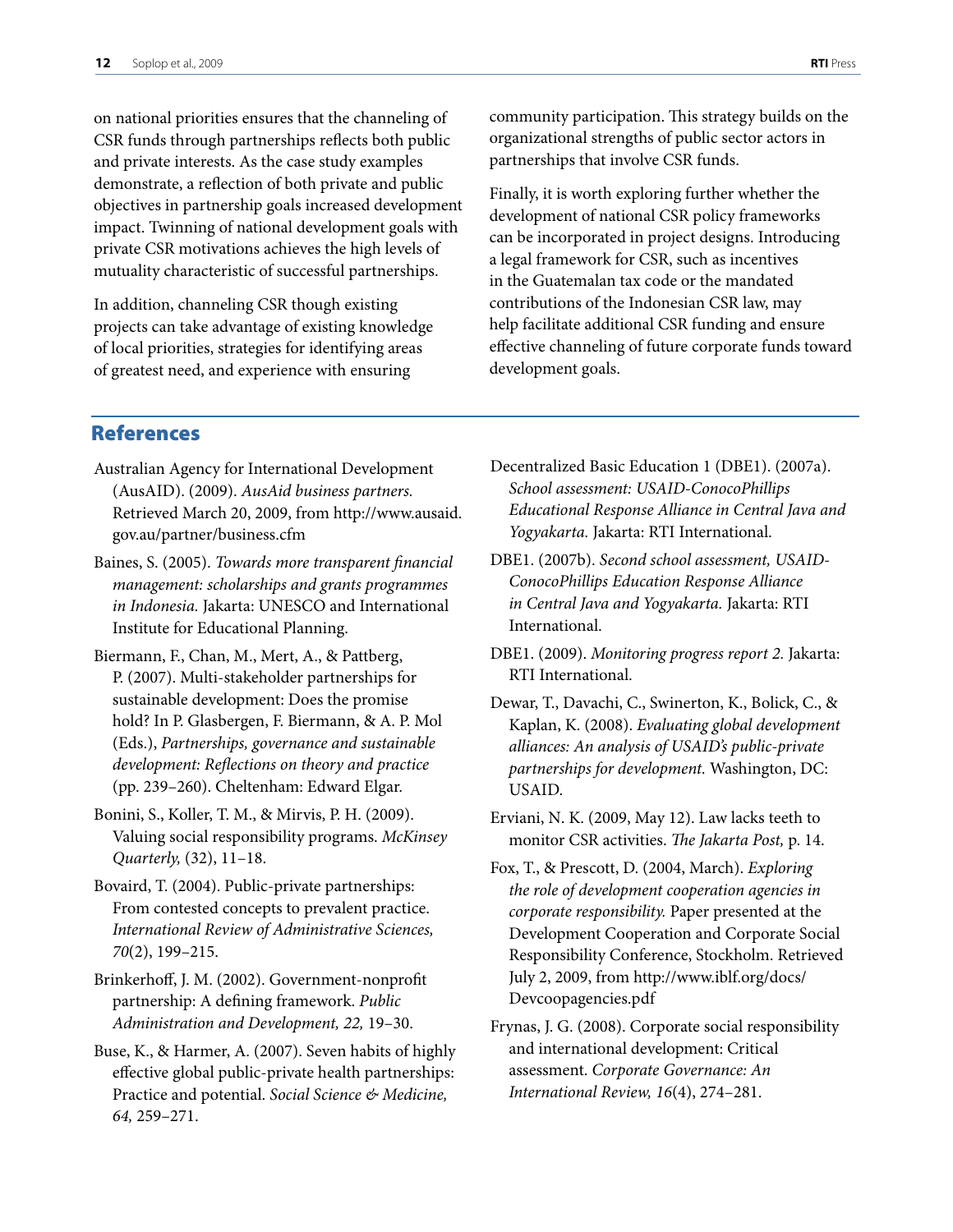- Griffin, J., & Warms, K. (2009, June). *Public private partnerships in emerging economies: Multinationals, corporate responsibility and public health.* Paper presented at the Public Private Partnerships: Addressing Global Challenges and Opportunities Workshop, Washington, DC: The George Washington University and RTI International.
- Hasibuan-Sedyono, C. (2007, October). *Corporate social responsibility (CSR) in Indonesia.* Paper presented at the Enhancing Corporate Social Responsibility Conference, Jakarta: Asian Development Bank.
- Hoddinott, J., Adato, M., Besley, T., & Haddad, L. (2001). *Participation and poverty reduction: Issues, theory, and new evidence from South Africa.* Food Consumption and Nutrition Division Discussion Paper No. 98. Washington, DC: International Food Policy Research Institute (IFPRI).
- Idemudia, U. (2008). Conceptualising the CSR and development debate: Bridging existing analytical gaps. *Journal of Corporate Citizenship,* (29), 91–110.
- Isham, J., Narayan, D., & Pritchett, L. (1995). Does participation improve performance? Establishing causality with subjective data. *The World Bank Economic Review, 9*(2), 175–200.
- Jamali, D., & Keshishian, T. (2009). Uneasy alliances: Lessons learned from partnerships between businesses and NGOs in the context of CSR. *Journal of Business Ethics, 84*(2), 277–295.
- Jenkins, R. (2005). Globalization, corporate social responsibility and poverty. *International Affairs, 81*(3), 525–540.
- Kiroyan, N. (2007, July 25). Corporate social responsibility is now the law in Indonesia. *The Jakarta Post,* p. 21.
- Kolk, A., van Tulder, R., & Kostwinder, E. (2008). Business and partnerships for development. *European Management Journal, 26,* 262-273.
- Mansuri, G., & Rao, V. (2004). Community-based and -driven development: A critical review. *The World Bank Research Observer, 19*(1), 1-40.
- McSwegin, M., Fort, C., Ligorria, T., Monterroso, M., Olivares, V., & Matus, F. (2009). *Strategic alliances for social investment: Lessons learned desk review.*  Research Triangle Park, NC: RTI International.

Medicines Transparency Alliance (MeTA). (2009). Welcome to MeTA. Retrieved March 20, 2009, from http://www.medicinestransparency.org

- Net Impact. (2009, March). *New leaders, new perspectives: A survey of MBA student opinions on the relationship between business and social/environmental issues.* Retrieved from http://www.netimpact.org/perspectives
- Newell, P. (2005). Citizenship, accountability and community: The limits of the CSR agenda. *International Affairs, 81*(3), 541–557.
- Office of Development Partners. (2008). *FY 2009 annual program statement: Public-private alliances.* Washington, DC: USAID.
- Prieto-Carrón, M. (2006). Corporate social responsibility in Latin America: Chiquita banana workers and structural inequalities. *Journal of Corporate Citizenship,* 21, 85–94.
- Quelch, J. A., & Jocz, K. E. (2009). Can corporate social responsibility survive recession? *Leader to Leader,* (53), 37-43.
- Ramiah, I., & Reich, M. R. (2006). Building effective public-private partnerships: Experiences and lessons from the African Comprehensive HIV/ AIDS Partnerships (ACHAP). *Social Science and Medicine, 63,* 397–408.
- RTI International. (2008a). *Public-private alliance: DBE1 special report. More effective decentralized education management and governance.* Prepared for USAID/Indonesia. Research Triangle Park, NC: RTI International.
- RTI International. (2008b). *Strategic Alliances for Social Investment IV final report: October 1, 2007–September 30, 2008.* Prepared for US Agency for International Development. Research Triangle Park, NC: RTI International.
- Sell, S. (2009, June). *Public/private partnerships and philanthropy: Computer software, drug donations and technical assistance.* Paper presented at the Public Private Partnerships: Addressing Global Challenges and Opportunities Workshop, Washington, DC, hosted by The George Washington University and RTI International.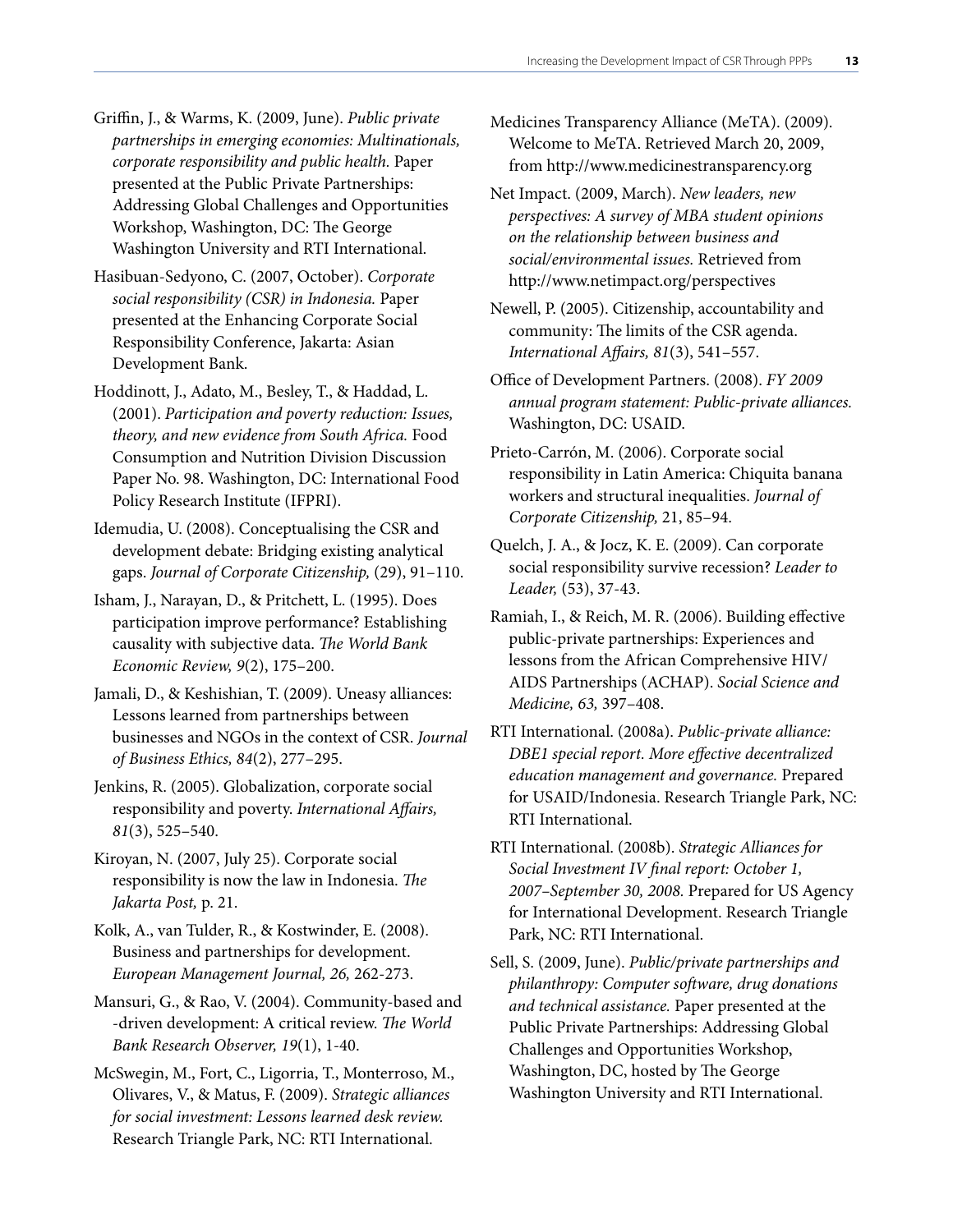- Selsky, J., & Parker, B. (2005). Cross-sector partnerships to address social issues: Challenges to theory and practice. *Journal of Management, 31*(6), 849–873.
- Teicher, J., Alam, Q., & Van Gramberg, B. (2006). Managing trust and relationships in PPPs: Some Australian experiences. *International Review of Administrative Sciences, 72*(1), 85–100.
- United Nations Conference on Trade and Development (UNCTAD). (2006). *The least developed countries report.* New York and Geneva: United Nations.
- UNCTAD. (2008). *Handbook of statistics.* New York: United Nations.
- UNCTAD. (2009). *Foreign direct investment.* Retrieved March 20, 2009, from http://www.unctad.org/ [Templates/StartPage.asp?intItemID=2527&lang=1](http://www.unctad.org/Templates/StartPage.asp?intItemID=2527&lang=1)
- United Nations Development Programme (UNDP). (2009). Public private partnerships for the urban environment. Retrieved March 20, 2009, from http://www.undp.org/pppue/about/index.htm
- United States Agency for International Development (USAID). (2009). *USAID Global Development Alliance: History of the GDA.* Retrieved July 2, [2009, from http://www.usaid.gov/our\\_work/](http://www.usaid.gov/our_work/global_partnerships/gda/history.html) global\_partnerships/gda/history.html
- USAID/Guatemala. (2009, July 16). RFA USAID-Guatemala No. 520-09-025-RFA. *Public-Private Alliances program description.* Guatemala City: USAID/Guatemala.
- Vogel, D. (2005). Is there a market for virtue? The business case for corporate social responsibility. *California Management Review, 47*(4), 19–46.
- Warhurst, A. (2005). Future roles of business in society: The expanding boundaries of corporate responsibility and a compelling case for partnership. *Futures, 37*(2–3), 151–168.
- Weihe, G. (2008). Public-private partnerships and public-private value trade-offs. *Public Money and Management, 28*(3), 153–158.
- Woolcock, M., & Narayan, D. (2000). Social capital: Implications for development theory, research, and policy. *World Bank Research Observer, 15*(2), 225–249.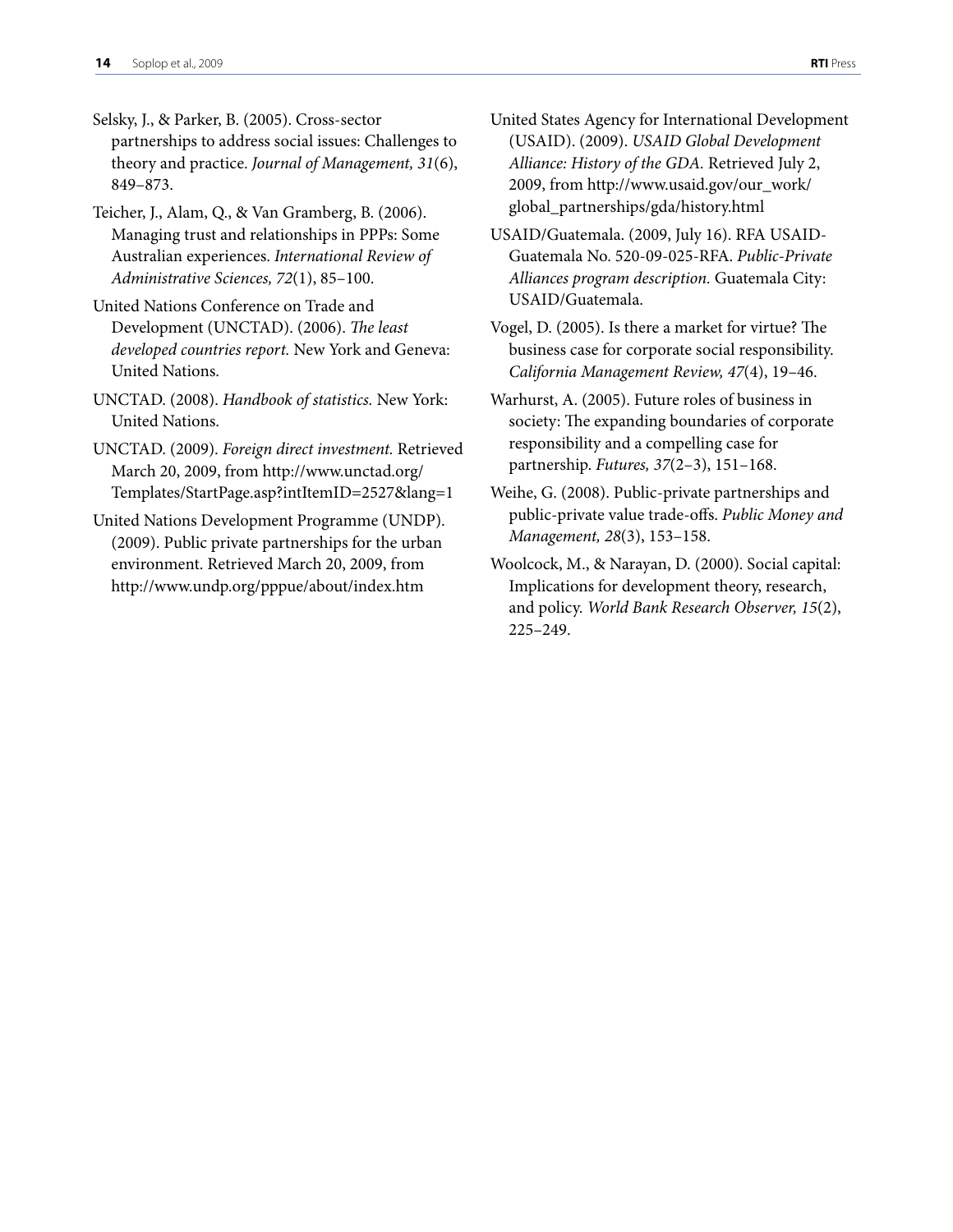#### <span id="page-16-0"></span>**Acknowledgments**

The authors would like to thank the RTI Press editors and reviewers for helpful comments on previous drafts. The U.S. Agency for International Development funded the case study projects that this paper explores, which include the More Effective Decentralized Education Management and Governance (DBE1) program under Contract No. 497-M-00-05-00029-00 and the Strategic Alliances for Social Investment (Alianzas) program under Cooperative Agreement No. 520-A-00-04-00204-00. The views expressed are solely those of the authors and should not be attributed to USAID.